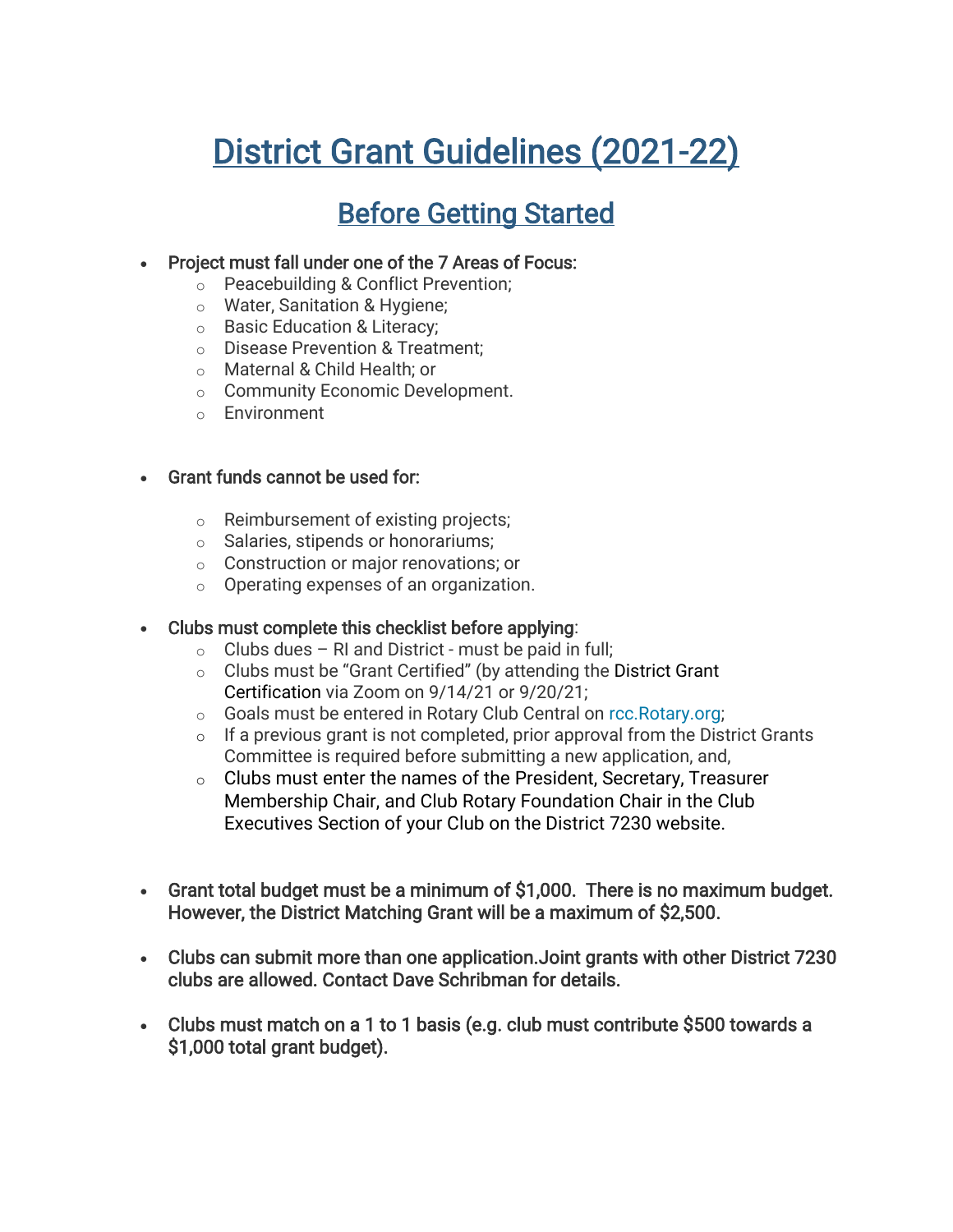# How to Submit a Grant Application

#### Do Not Submit Application Unless Club Is "Grant Certified"

- During 2021-2022 the total amount in District grants available to Clubs will be announced later.
- All grant applications must be submitted at [www.matchinggrants.org](http://www.matchinggrants.org/) & the deadline is October 4, 2021.
- Complete the online application & immediately upload the Memorandum of Understanding (MoU).
- Clubs will be notified about the status of their grant application by October 15, 2021.
- Project deadline is May 30, 2022 (this includes receipts & [Final Report\)](https://content.clubrunner.ca/60085/CustomWidget/documents/en-us/aecad555-ee17-4b6d-97d2-0250ae37424a/1).
- In evaluating grant applications, the District Grants Subcommittee will consider the number of people benefitting from the project, the number of club members involved with the project & whether the project can be completed by May 30, 2022.

### Questions?

#### Contact Dave Schribman (District Grants Subcommittee Chair) @ 914-588-9087 or [schribins@optonline.net.](mailto:schribins@optonline.net?subject=Question%20Regarding%207230%20District%20Grant)

# How to Proceed with Your Approved Grant

- Clubs must obtain written approval by the District Grants Subcommittee for any proposed changes to the approved project description or budget.
- Clubs must document all project expenditures consistent with the project budget.
- Clubs must retain all project documentation for a minimum of five years.
- If the District Grants Subcommittee determines that the project will not be completed within the approved budget & timetable, the grant may be revised or rescinded.
- Clubs must follow the rules & regulations set forth in the [Memorandum of](https://content.clubrunner.ca/60085/CustomWidget/documents/en-us/1732c22c-da05-47b5-b8fe-95607f5d3cbf/1)  [Understanding \(MoU\).](https://content.clubrunner.ca/60085/CustomWidget/documents/en-us/1732c22c-da05-47b5-b8fe-95607f5d3cbf/1)